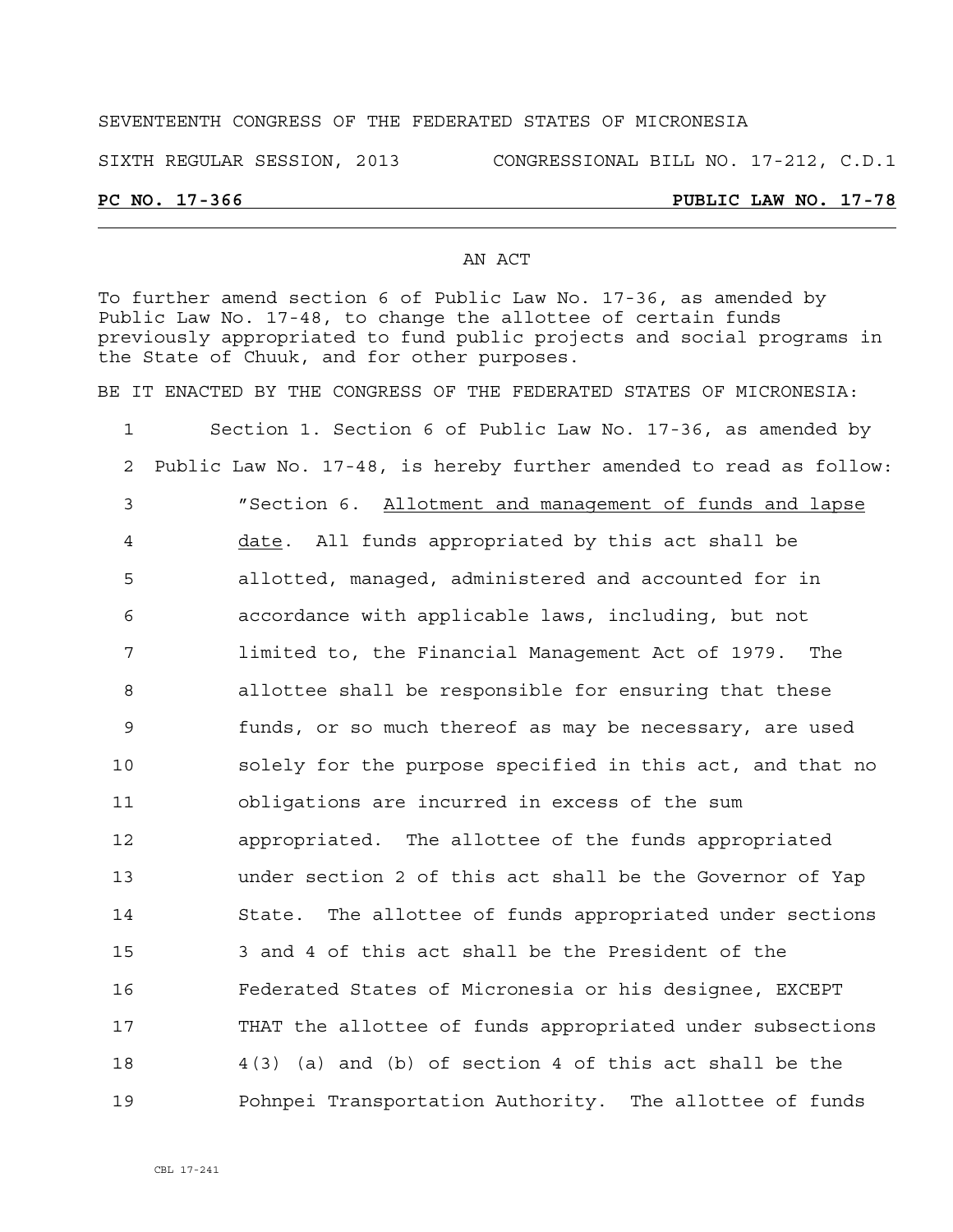# **PC NO. 17-366 PUBLIC LAW NO. 17-78**

| $\mathbf{1}$   | appropriated under subsection 5(1) of section 5 of this    |
|----------------|------------------------------------------------------------|
| $\mathbf{2}$   | act shall be the Governor of Chuuk State or his designee.  |
| 3              | The allottee of funds appropriated under subsection 5(2)   |
| $\overline{4}$ | of section 5 of this act shall be the Mortlock Islands     |
| 5              | Development Authority; the allottee of funds appropriated  |
| 6              | under subsection 5(3) of section 5 of this act shall be    |
| 7              | the Executive Director of the Northern Namoneas Social and |
| 8              | Economic Development Authority; the allottee of funds      |
| 9              | appropriated under subsections 5(4) of section 5 of this   |
| 10             | act shall be the Southern Namoneas Development Authority.  |
| 11             | The allottee of funds appropriated under subsection 5(5)   |
| 12             | of section 5 of this act shall be the Faichuk Development  |
| 13             | Authority. The allottee of funds appropriated under        |
| 14             | subsection 5(6) of section 5 of this act shall be the      |
| 15             | Northwest Development Authority (NWDA), PROVIDED THAT the  |
| 16             | allottee of the funds appropriated under subsection        |
| 17             | 5(6)(f) shall be the President of COM-FSM. The authority   |
| 18             | of the allottee to obligate funds appropriated by this act |
| 19             | shall lapse on September 30, 2014."                        |
| 20             |                                                            |
| 21             |                                                            |
| 22             |                                                            |
| 23             |                                                            |
| 24             |                                                            |
| 25             | Section 2. This act shall become law upon approval by the  |

2 of 3